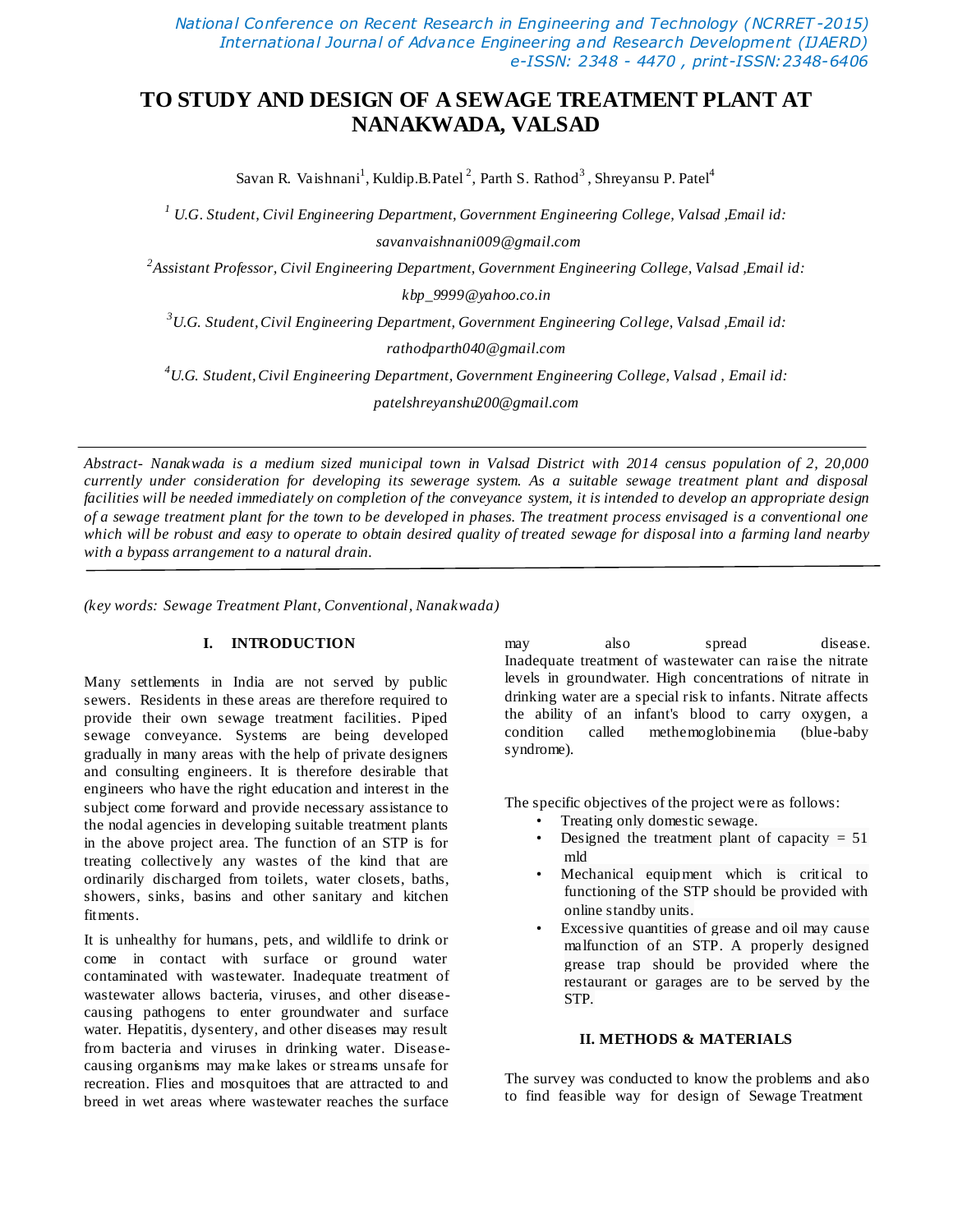plant. Also population study was done for,how much capacity of treatment plant will be designed? For this, the Plan Map of Nanakwada was collected and then obtained data were analyzed. Data was also collected from the Nanakwada Nagarpalika and GUDCL for making rough estimate about the treatment plant . This data gives information about various types of TSS ,populations, bod, cod, pH etc . Also it gives information about waste water characteristics . From this data, we came to know that, how the situation of perticular area was e xists and how much sewage came from various areas ? After this, design of basement for plant structure was done. The methodology adopted in this project has been shown below through the Flow-chart.

#### **Figure 1. Flowchart of**

#### **Methodology**

# **III**. **RES ULTS AND DISCUSSION**

After completing the site inspection and survey, other relevant data were collected and analyzed. Based on this, the design of the sewage treatment plant was made. **Table -1** 

#### **Showing BOD Removal efficiency**

| Unit             | BOD% |
|------------------|------|
| Screening        | 5    |
| Grit Chamber     | 5    |
| Primary          | 20   |
| treatment        |      |
| Trickling filter | 75   |
| Secondary        | 25   |
| treatment        |      |

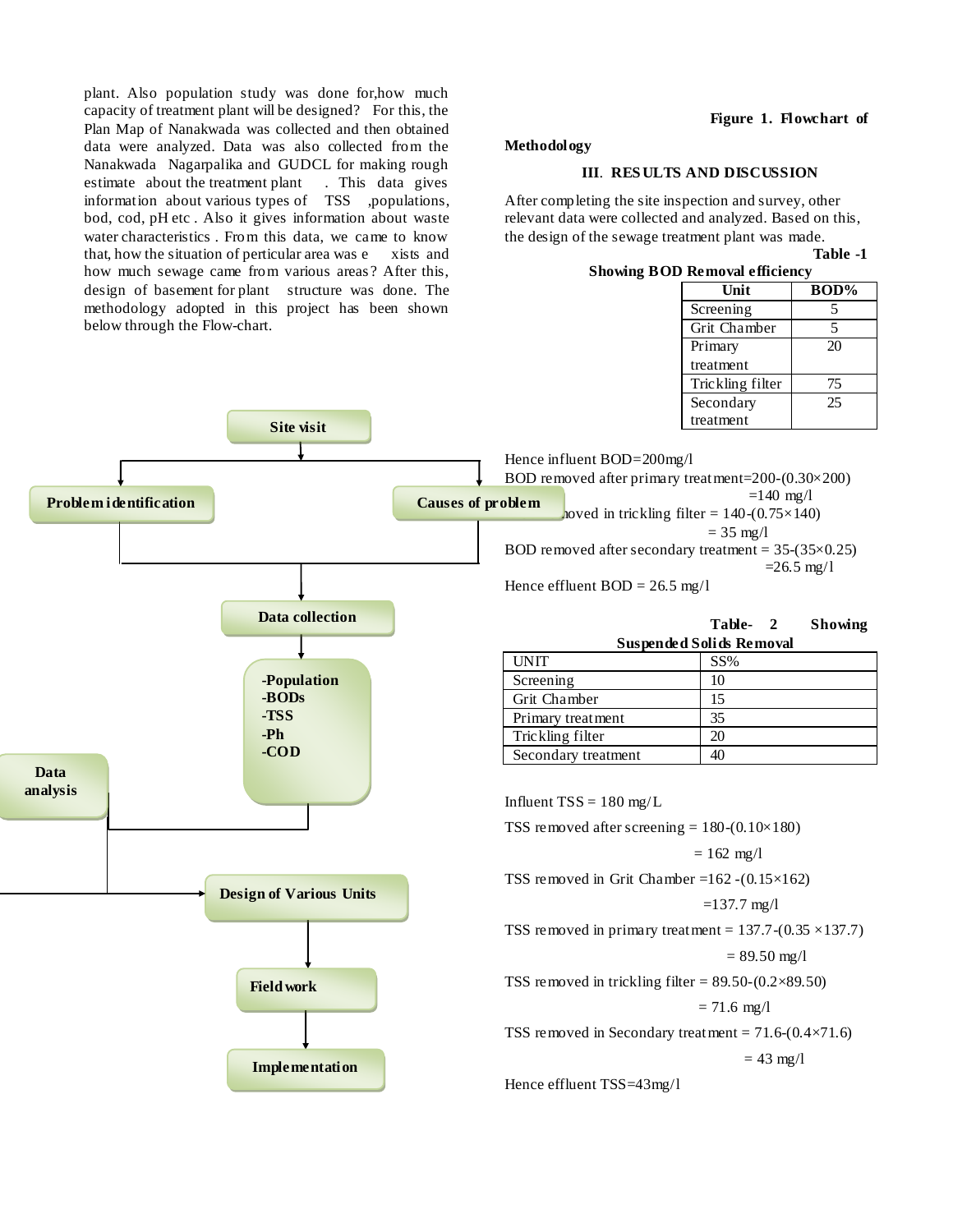Plant has only been processed designed and sizing of the unit without detailed design and equipment specification. No cost estimation has been carried out.

- ૩.1 Waste water characteristics
	- Temperature:

Observation of temperature of sewage is useful in indicating the solubility of oxygen which affects oxygen transfer capacity of aeration equipments and rate of biological activity. Normally the temperature of do mestic and municipal sewage is slightly higher than that of the water supply.

• pH:

The pH of fresh domestic sewage is slightly more than that of the water supply to the community. However, the onset of septic conditions may lower the pH while the presence of industrial wastes may produce extreme fluctuations.

• Nitrogenous Constituents:

The principal nitrogenous compounds in domestic sewage are proteins, amines, amino acids and urea. Nitrogen may be present in different forms such as (i) organic nitrogen, (ii) albuminoidal nitrogen, (iii) ammonia nitrogen, (iv) nitrite nitrogen, (v) nitrate nitrogen, depending on the condition of sewage. The determination of various forms of nitrogen helps in the selection of proper biological treatment units.

Chlorides:

Chloride ion may be present in combination with one or more of the cations of calcium, magnesium, iron and sodium. Chlorides of these minerals are present in water because of their high solubility in water. Each human being consumes about six to eight grams of sodium chloride per day, a part of which is discharged through urine and night soil. Thus, excessive presence of chloride in water indicates sewage pollution. IS value for drinking water is **250 to**  1000 mg/L.

Color and odour:

Fresh domestic sewage has slightly soapy and earthy odour and cloudy appearance depending upon its concentration. With the passage of time, the sewage becomes stale, darkening in colour with a pronounced smell due to microbial activity.

• Carbonaceous constituents:

Carbonaceous constituents are measured by BOD, COD or TOC analyses. While the BOD has been the common parameter to characterize carbonaceous material in wastewater, COD is becoming more common in most current comprehensive computer simulation design models.

• Biochemical Oxygen Demand:

The BOD test gives a measure of the oxygen utilized by bacteria during the oxidation of

Organic material contained in a wastewater sample. The test is based on the premise that all the biodegradable organic material contained in the wastewater sample will be oxidized to  $CO<sub>2</sub>$ and  $H_2O$ , using molecular oxygen as the electron acceptor. Hence, it is a direct measure of oxygen requirements and an indirect measure of biodegradable organic matter.

• Chemical Oxygen Demand*:*

The COD test is based on the principle that most organic compounds are oxidized to  $CO<sub>2</sub>$  and  $H<sub>2</sub>O$ by strong oxidizing agents under acid conditions. The measurement represents the oxygen that would be needed for aerobic microbial oxidation, assuming that all organics are biodegradable.

• Total Organic Carbon:

The total carbon analyzer allows a total soluble carbon analysis to be made directly on an aqueous sample. In many cases TOC can be correlated with COD and occasionally with BOD values. As the time required for carbon analysis is generally short, such correlations are extremely helpful when monitoring treatment plant flows for efficiency control.

Solids:

Total solids include both the suspended solids and the dissolved solids which are obtained by separating the solid and liquid phase by evaporation. Suspended solids are a combination of settle able solids and non-settleable solids, which are usually determined by filtering a wastewater sample through a glass fiber filter contained in a Gooch crucible or through a membrane filter

Toxic Metals:

Some heavy metals and compounds such as chromium, copper, cyanide, which are toxic may find their way into municipal sewage through industrial discharges. Determination of these.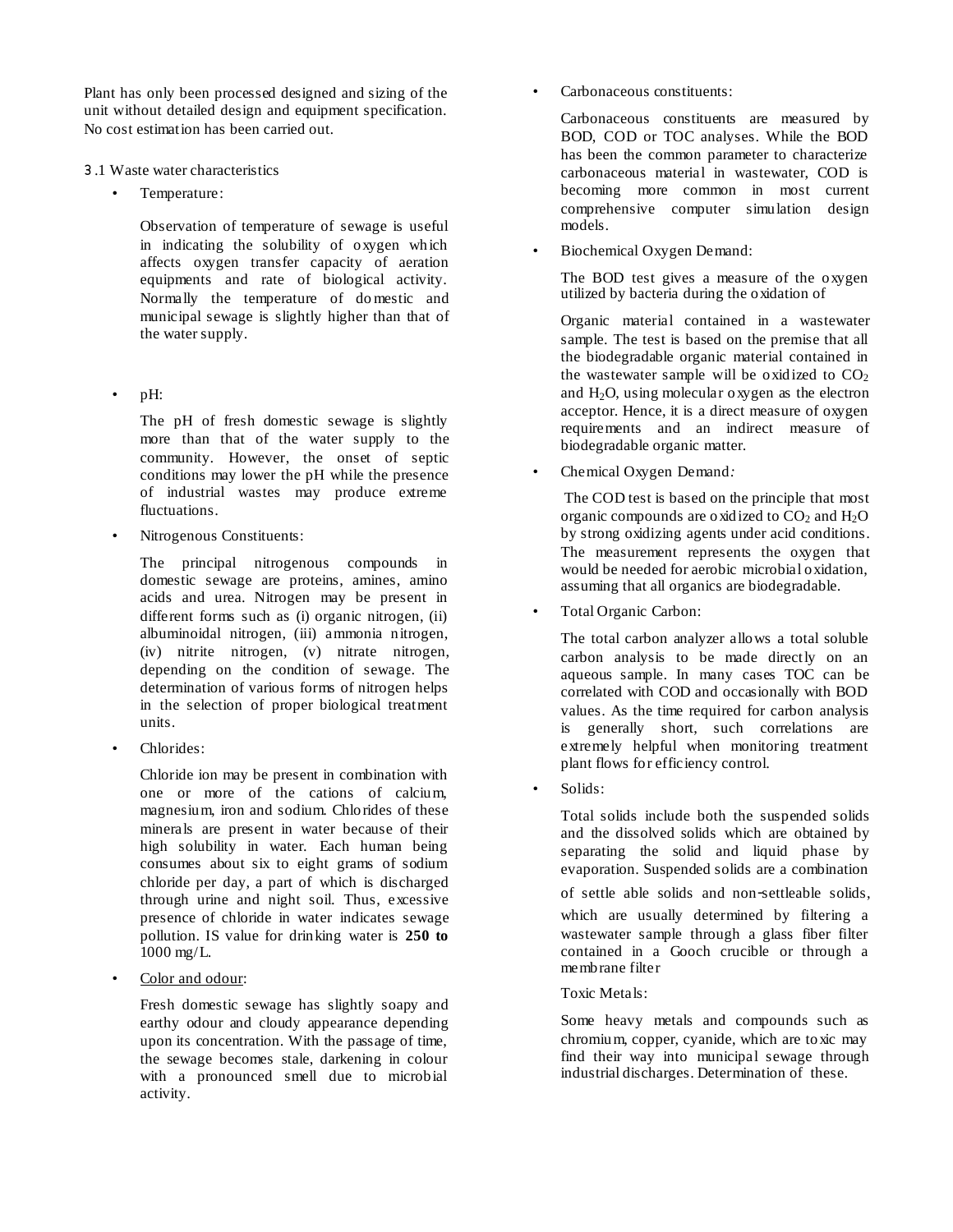## **૩.2** Unit Operations

The unit operations and processes commonly employed in domestic wastewater treatment, their functions and units used to achieve these functions are given in the following table:

| Table- 3 Showing Unit Operations/Processes, Their |  |  |  |  |
|---------------------------------------------------|--|--|--|--|
| Functions and Units Used for Domestic Wastewater  |  |  |  |  |
| <b>Treatment</b>                                  |  |  |  |  |

| Unit<br><b>Operations/Processes</b>                     | <b>Functions</b>                                                    | <b>Treatment</b><br><b>Devices</b>                                                |  |
|---------------------------------------------------------|---------------------------------------------------------------------|-----------------------------------------------------------------------------------|--|
| Screening                                               | Removal of large<br>floating,<br>suspended and<br>settleable solids | Bar racks<br>and screens<br>of various<br>description                             |  |
| Grit Removal                                            | Removal of<br>inorganic<br>suspended solids                         | Grit<br>chamber                                                                   |  |
| Primary<br>Sedimentation                                | Removal of<br>organic/inorganic<br>settleable solids                | Rectangular<br>tank                                                               |  |
| Aerobic Biological<br><b>Attached Growth</b><br>Process | same as above                                                       | <b>Trickling</b><br>filter                                                        |  |
| Secondary clarifier                                     | Final removal of<br>sludge and<br>desired effluent<br>quality       | Circular<br>tank                                                                  |  |
| Sludge drying beds                                      | Dewatering and<br>drying secondary<br>sludge                        | Rectangular<br>sand and<br>gravel<br>media beds<br>with porous<br>under<br>drains |  |



**Figure 2. Showing the process in Bar screen**



**Figure 3. Showing the details of Primary clarifier**

Recycling of sludge from clarifier is necessary because of the following reasons:

(i) Sludge contains active bacterial culture which is in log phase (means they rapidly grow and multiply). So such bacterial mass gets the chance of growth when sludge is recycled.

(ii) Addition of active bacterial mass through sludge recycle expedites aerobic decomposition.

From secondary clarifier, 20-30% is recycled to trickling filters. And from the same clarifier, some part of sludge is going to drying bed.

# **IV.CONCLUS ION**

This study has led to the following conclusions:

- $\triangleright$  In order to solve the sewage problems at civil hospital Nanakwada, construction of sewage treatment plant was thought appropriate
- $\triangleright$  A survey of the site was conducted for making a design of the proposed sewage treatment plant. After this, the design of the treatment plant was